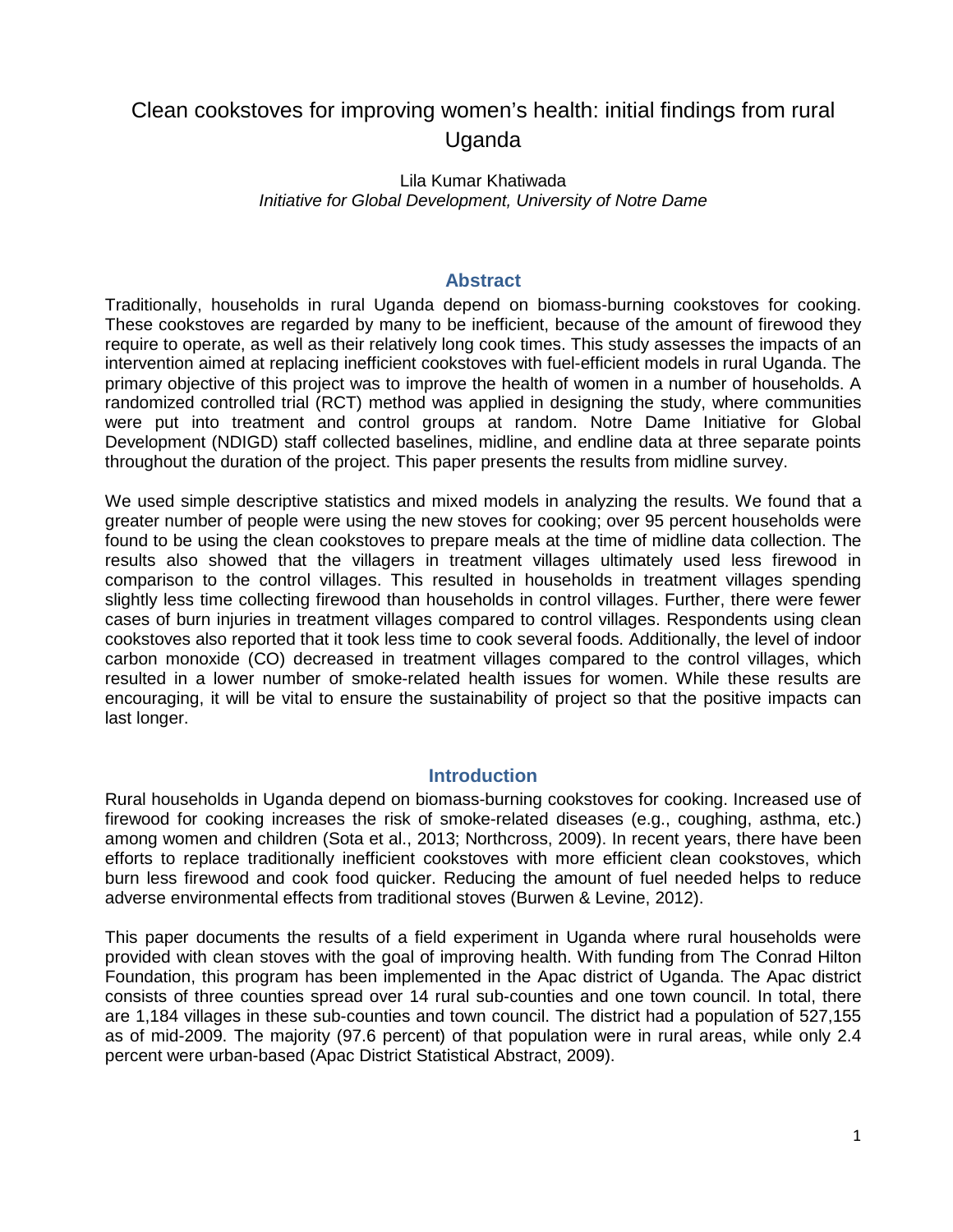About 97 percent of the population in rural Apac used firewood in their traditional stoves as the main source of cooking (Apac District Statistical Abstract, 2009). This new intervention aims to replace inefficient cookstoves with fuel-efficient models and improve the health of women and children in the households in which the fuel-efficient models are used. Specifically, the project aims to:

- 1. Reduce individuals' exposure to air pollution produced by traditional stoves/fireplaces, thereby reducing the negative health effects.
- 2. Replace the use of traditional stove with more efficient clean stoves.

To evaluate the impact of cookstoves on indoor air pollution and health, we designed a cluster randomized control trial (RCT) study. The results from an RCT-based study are more credible than other types of studies and are more likely to be used to replicate and fund programs that are found to be effective.

The RCT is considered by many to be the "gold standard" for evaluation work. In RCT-based studies such as this one, the population is divided into a treatment and a control group. Individuals or communities are assigned to one of these two groups by a random process. This design produces an unbiased estimate of the effect of the intervention (with higher internal validity). In this design, researchers randomly assigned 35 villages to have clean cookstoves, in addition to basic water and sanitation components, while another 35 villages received only the water and sanitation components of the program. In each village, researchers followed six households over the period of study.

Researchers completed a baseline study in 2014, which gathered information on the number of cookstoves/fireplaces currently used by the villages, including information on: the frequency of use in households, time involved to prepare various meals, firewood collection time, health issues and doctors visits, and indoor carbon monoxide (CO) levels. This paper presents the findings of midline data collection, which was done in April 2016.

# **Cookstoves and Health: Literature Review**

Studies conducted in numerous geographical locations have documented the detrimental effect of smoke on human health that comes directly from burning firewood (Bruce at al., 2000; CREEC, 2011; Grabow et al., 2013). High levels of carbon monoxide and particulate matters (PM) smaller than 2.5 micron are understood to contribute directly to several health issues within households that burn firewood. The particulate matters enter the bloodstream through the lungs and have the potential to cause premature death in children. Yet, the significance of the health effects caused by exposure to indoor air pollution and the increased risk of acute respiratory infections in childhood, chronic obstructive pulmonary disease, and lung cancer have been somewhat neglected by the research community and policy makers in developing countries (Bruce at al., 2000). However, in recent years there has been an effort to address this problem by replacing traditional stoves with efficient clean cookstoves.

Examining the impact of clean cookstoves in health has produced encouraging results in household settings. In a study in Ghana led by Burwen & Levine (2012), it was found that women in the treatment group, who received improved cookstoves, self-reported far fewer symptoms related to cooking and respiratory symptoms than the women in the control groups, who did not receive cookstoves. The proportion of women reporting eye irritation was significantly lower in the treatment group than the control group in all follow-up periods.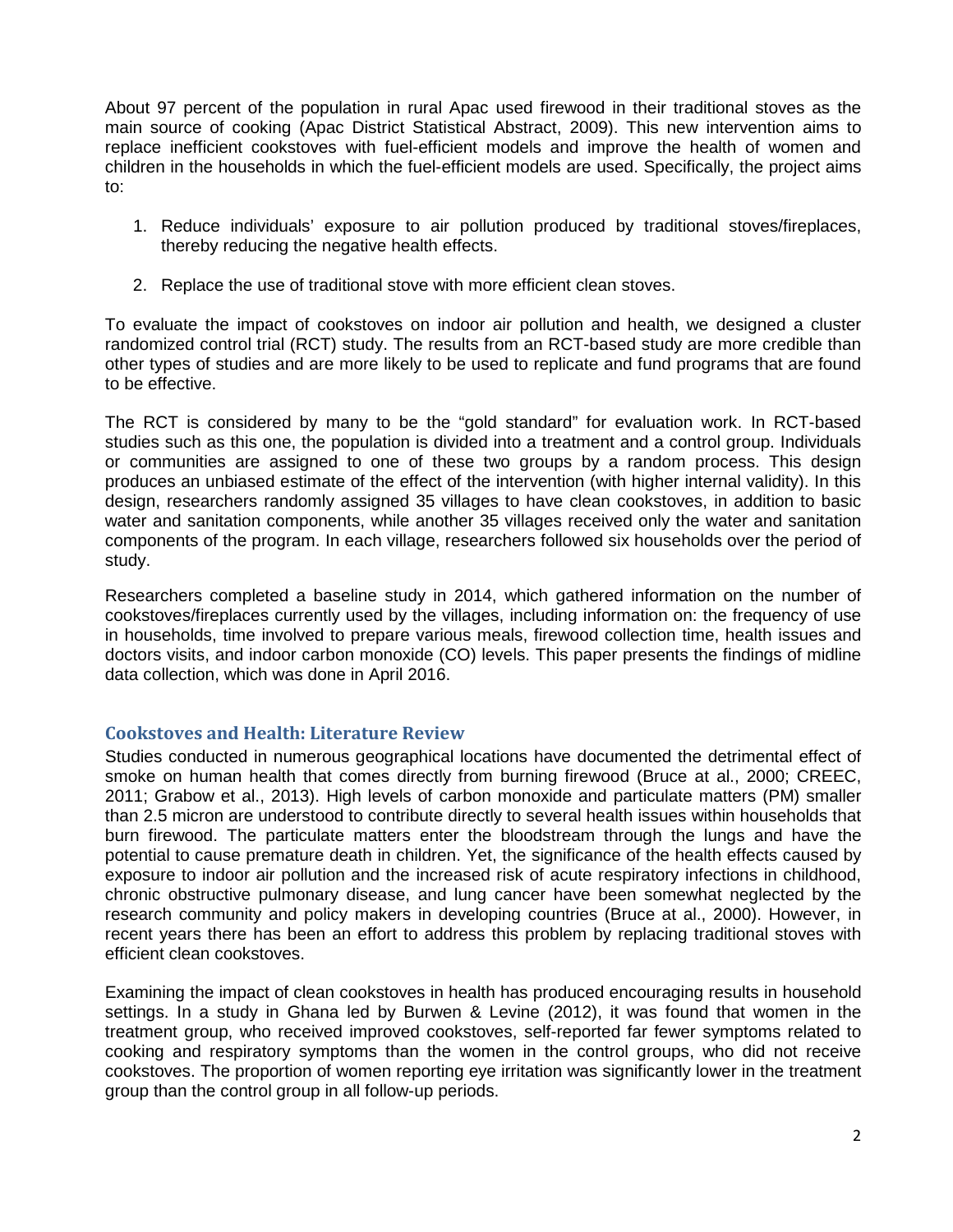In another instance, the prevalence of reported headaches were also lower for women in households with new cookstoves, but these differences were only significant for 18 months (Diaz et al., 2007). The likelihood of having sore eyes was substantially reduced in the treatment group relative to the control group cooking with an open fire during all of the follow-up periods. Their study confirmed that the use of the clean cookstoves in this population significantly reduced exposure to indoor air pollutants, as indicated by CO levels in the breath, the prevalence of sore eyes, and headaches over an 18-month period (Diaz et al., 2007). Duflo et al. (2008) found that using a clean cookstoves was associated with a lower probability of having a cold or flu, a cough, or a serious cough in the last 30 days in India.

Using improved cookstoves also reduces the amount of firewood for cooking, which translates into a lower concentration of dangerous gases inside the house. In a study, Rosa et al. (2014) found that the overall mean and median over 24-h PM2.5 concentrations in intervention households were much lower in treatment households when compared the to control in Rwanda. The researchers documented a 48 percent reduction in median 24-h concentrations in program households.

While there are studies that have found very promising results in improving the health of women and children in households in which clean cookstoves are used, not all interventions have produced desirable changes. For example, in Senegal and Gambia the clean cookstoves failed to reduce the concentration of hazardous emissions and there were no positive changes in the health of women and children (Sota et al., 2013). It is imperative to examine what the impacts of clean cookstoves are in the case of Uganda.

# **Theory of Change**

The use of traditional cookstoves and solid fuels increases indoor air pollution. People have been using inefficient cookstoves because clean and efficient stoves are not available in rural areas. By providing clean cookstoves to replace the old inefficient cookstoves, the aim is to reduce indoor pollution and improve the health of household members.

By continuously using traditional cookstoves, people constantly inhale and expose themselves to high levels of smoke. This continuous exposure is said to be the main cause of many smoke related illnesses, including coughing, asthma, eye irritation, lung infection, etc.

The introduction of efficient clean cookstoves has reduced the amount of smoke of which the person preparing the food and other members of the household inhale. This decrease in exposure to smoke will improve the health conditions of the household and lead to a decrease in smoke related illnesses such as asthma and lung infections, and improve the overall health of all household members. The following graphic depicts how the introduction of efficient cookstoves will lead to better health outcomes.

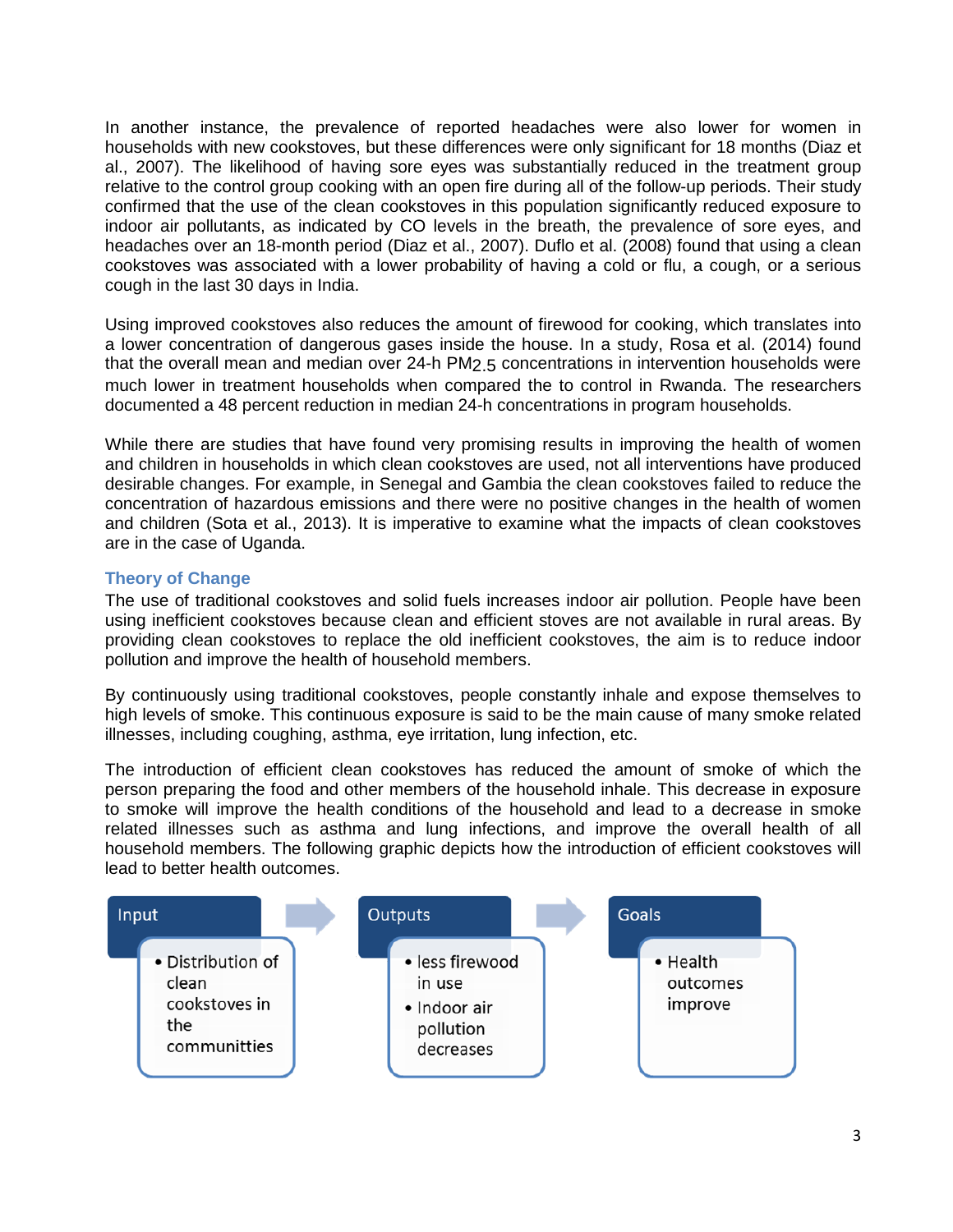# **Uganda Study**

Broadly, the impact evaluation of cookstoves is divided into two parts: one seeks to establish the efficiency of the cookstoves, whereas the second attempts to measure the health effects of reduced exposure to harmful particles released with traditional cookstoves that use solid fuel.

While there have been many rigorous studies establishing that clean cookstoves are more efficient and produce less harmful gasses, the second part of our evaluation, measuring health effects, is scarce. To our knowledge, only a few RCTs exist that have evaluated the impact of clean cookstoves on health. One RCT was carried out by the University of California-Berkeley in Guatemala, which measured the effect of air pollution on chronic health issues in early childhood. A cohort of children was followed over five years to determine health effects on lung and cognitive development. The study found some positive impacts of clean cookstoves on health. Hanna et al. (2012) did a large scale study looking at the health and environmental effects of improved cookstoves in India. This RCT-based evaluation found no evidence of improvement in lung functioning or health. Unfortunately, the study also could not find any change in overall fuel consumption.

This project aims to add to the body of knowledge concerning health effects and cookstoves using the gold standard methodology in program evaluation in Uganda. In addition, the location of this project in Uganda will be more relevant to understanding the effect of air pollution produced by cookstoves in the sub-Sahara region, where culture and housing is different to the Guatemalan or Indian context.

During the evaluation, researchers conduct household surveys at three different points: before the project start (baseline), at midline, and endline. This allows researchers to track changes, measure the impact of the project, and determine whether the changes are likely to increase over time. The design of this study allows us to detect at least an effect size of 0.4, with a 95 percent of confidence (Type I error) and a power of 80 percent (Type II error).

# **Sample Selection**

Researchers employed a two-stage sampling procedure to select the households for this longitudinal study. Researchers randomized villages and households to avoid selection bias.

- Assigning villages randomly to "treatment" and "control"
	- 35 villages to treatment, and
	- 35 villages to control
	- $\rightarrow$  Selecting 6 households from the list in a village for the survey

For household data collection researchers selected 35 program villages, termed as "treatment villages," randomly from the list prepared by International Lifeline Fund (ILF), a partner organization of the Notre Dame Initiative for Global Development (NDIGD). ILF provided the researchers with a list of 83 possible villages from 10 sub-counties of the Apac district for randomization. Researchers also selected 35 control villages randomly for control group purposes. In this study there are a total of 420 households for survey. We believe that our research design is the best method for measuring impact because it allows for estimating what would have happened if there was no intervention (counterfactual). Provision of a counterfactual is essential for establishing causality. Without it, we have no way of knowing whether changes in outcome of interest are caused by the intervention, by chance, or by other factors.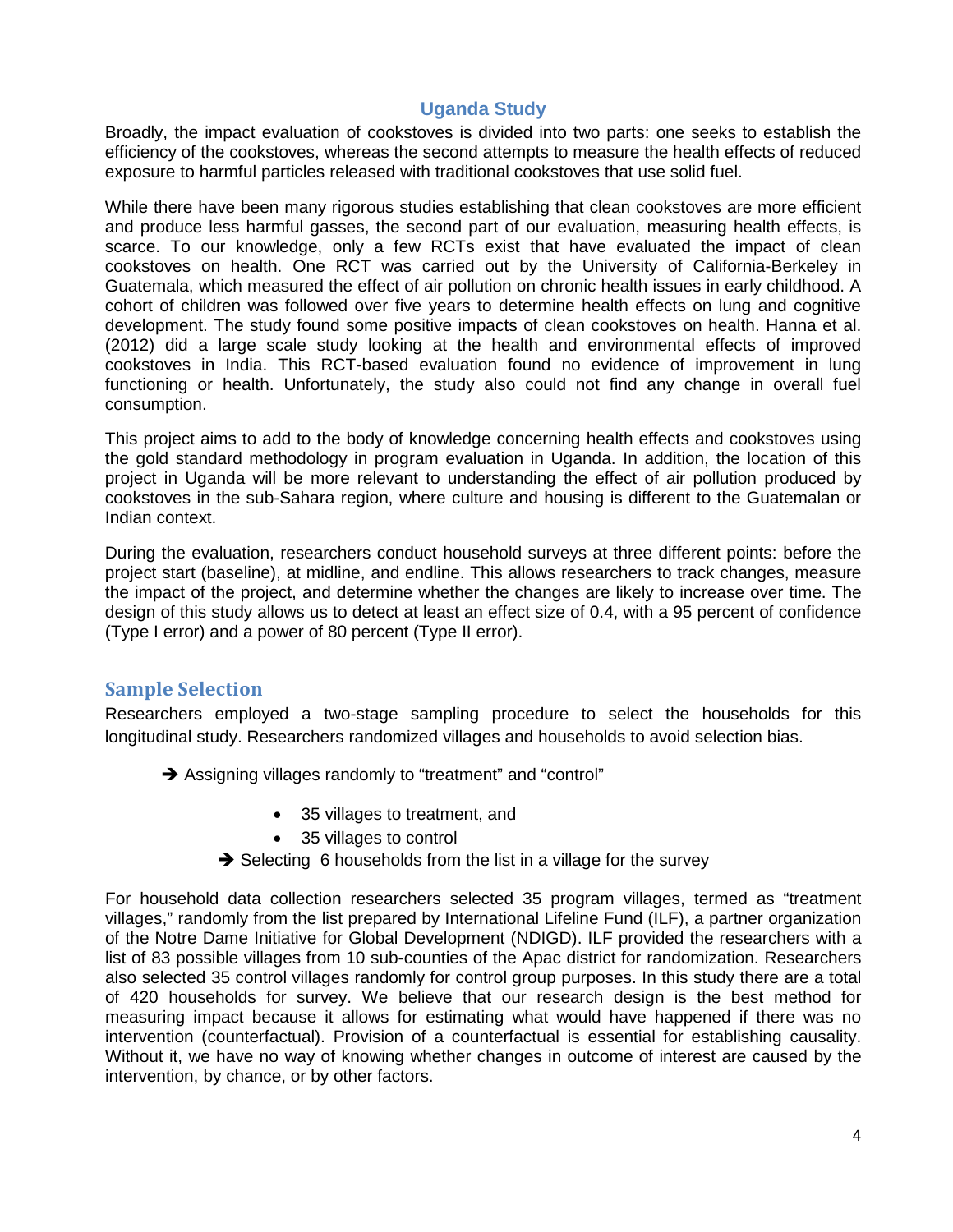## **Data Collection**

The survey was conducted by local enumerators who were trained for three days. The training program was focused on providing enumerators with the necessary skills and techniques for conducting surveys using smartphones. We prepared our questionnaire on the Open Data Kit (ODK) platform and uploaded the survey to smartphones running Android software. The enumerators practiced the survey several times before they felt comfortable conducting the survey. During the training, the enumerators were given a chance to conduct the survey with women by asking questions related to cooking, stove use, smoke-related illness, doctor visits, fuel use, and food preparation. This provided an opportunity to pilot the survey and test the relevancy of each question.

Further, researchers used Dositubes to measure indoor air pollution and personal exposure to carbon monoxide (CO). This approach allows us to measure the changes in the self-reported health status of household members and correlate them to illnesses that are associated with indoor air pollution. Self-reporting has been used for evaluation and offers an inexpensive solution in measuring health benefits.

Researchers monitored the exposure of one member of the household to CO during the data collection. We visited each household one day in advance to place the device, which requires 24 hours to measure exposure. After receiving permission from the primary cook in the household, the Dositube was clipped to the cook's clothing and they were asked to wear it this way for 24 hours (see pictures, below) for monitoring CO personal exposure. This person carried a color diffusion tube (Dosimeters tube) for about 24 hours. These tubes have a compound that changes color when exposed to CO. The tubes give a weighted average exposure to CO by matching the color change.



*Picture: Dositube showing CO level (dark line along the tube)*

# Quality control

As previously mentioned, researchers first trained the enumerators on using smartphones in local languages for data collection. Great attention was paid to quality control measures. We supervised data collection work constantly during the data collection phase, and made sure to provide more rigorous oversight at the beginning of survey to discover any issues with data collection, sampling, or timing. We then reviewed the data when uploaded in the server for completeness. On average, it took 30 minutes to complete a survey.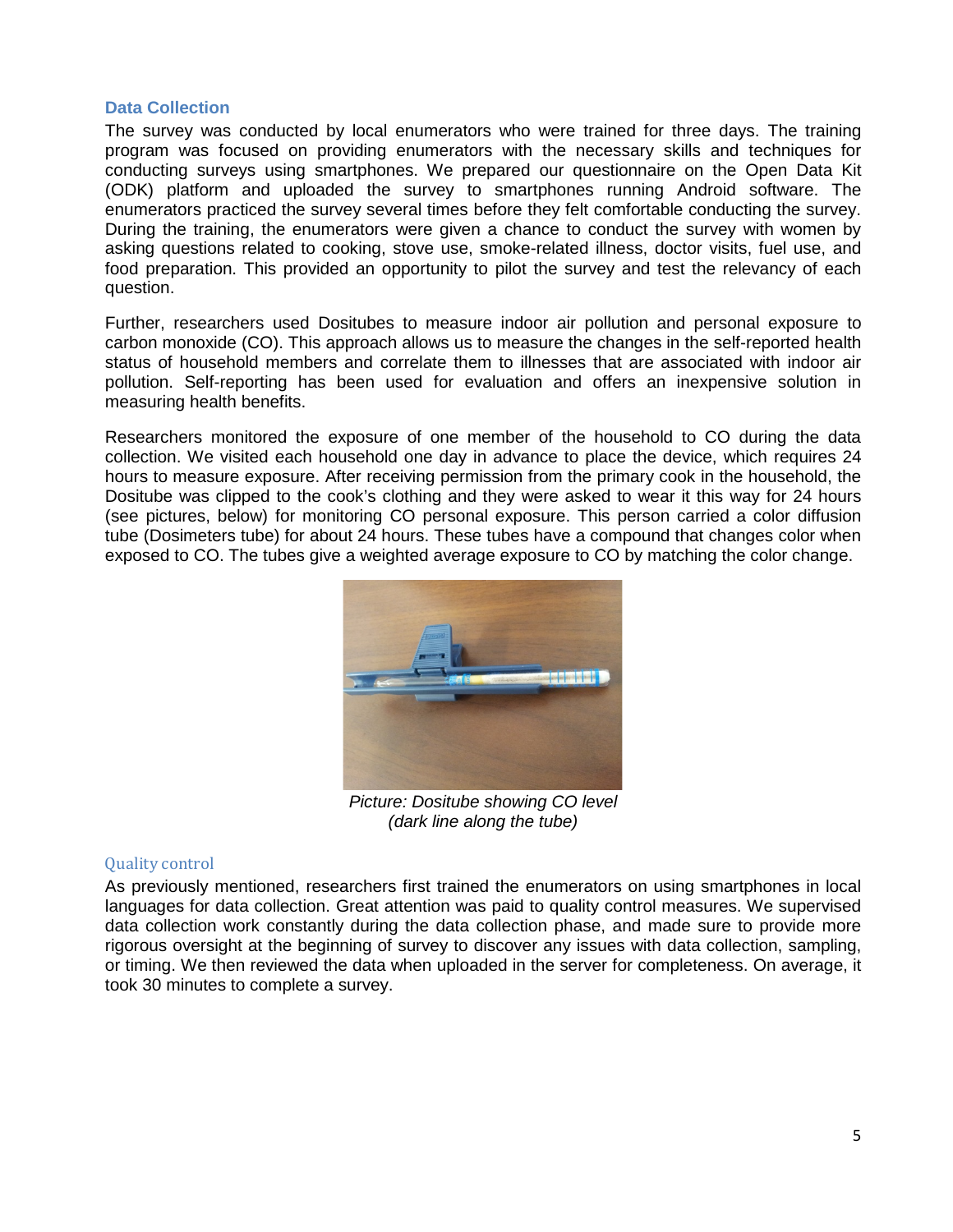

*A woman in her kitchen with a Dositube in a treatment village*

After the survey, the data was uploaded to the ODK platform and later downloaded as a commaseparated values (CSV) file for analysis.

### **Results**

#### Cookstoves Distribution and Usage

ILF reports that it has distributed over 3,000 clean cookstoves in the study areas. Researchers conducted the survey in 420 households, including 201 households with ILF's clean cookstoves. On days that interviewers visited households, over 97 percent of respondents reported that they had used the clean cookstoves in preparing that day's meal. This indicates that the cookstoves were being used at high rates within the households. The average number of clean cookstoves in household was 1.7, with a maximum of three. Most of the cookstoves were distributed between the months of August and December 2015. Over 90 percent of respondents in treatment villages reported that they received training on how to set up and maintain the cookstoves.

#### Descriptive Statistics

To understand the present socioeconomic background of households, type and frequency of meals they prepare, types of cookstoves they use, fuel use, health issues, and personal exposure to CO level, some descriptive statistics were computed. The results are presented by comparing treatment and control villages so that it is easier to see the differences between the villages.

#### Socioeconomic

The mean age of respondents (women who cook everyday) in the treatment villages and the control villages was 40 years (Table 1). On average, the number of children in treatment villages was 3.6, while there were 4.28 in control villages.

With regard to the respondents' educational background, in treatment villages 25 percent had no schooling, 64 percent had primary level, seven percent had junior high school, and three percent had senior high school. In control villages, 34 percent had no schooling, 58 percent had primary level, one percent had junior high school, and one percent had senior high school.

Researchers also documented the assets that each household had in the treatment and control villages, finding nearly identical patterns. For example, radio possession (66 percent vs. 60 percent), mobile phone possession (60 percent vs. 60 percent), bicycle possession (83 percent vs.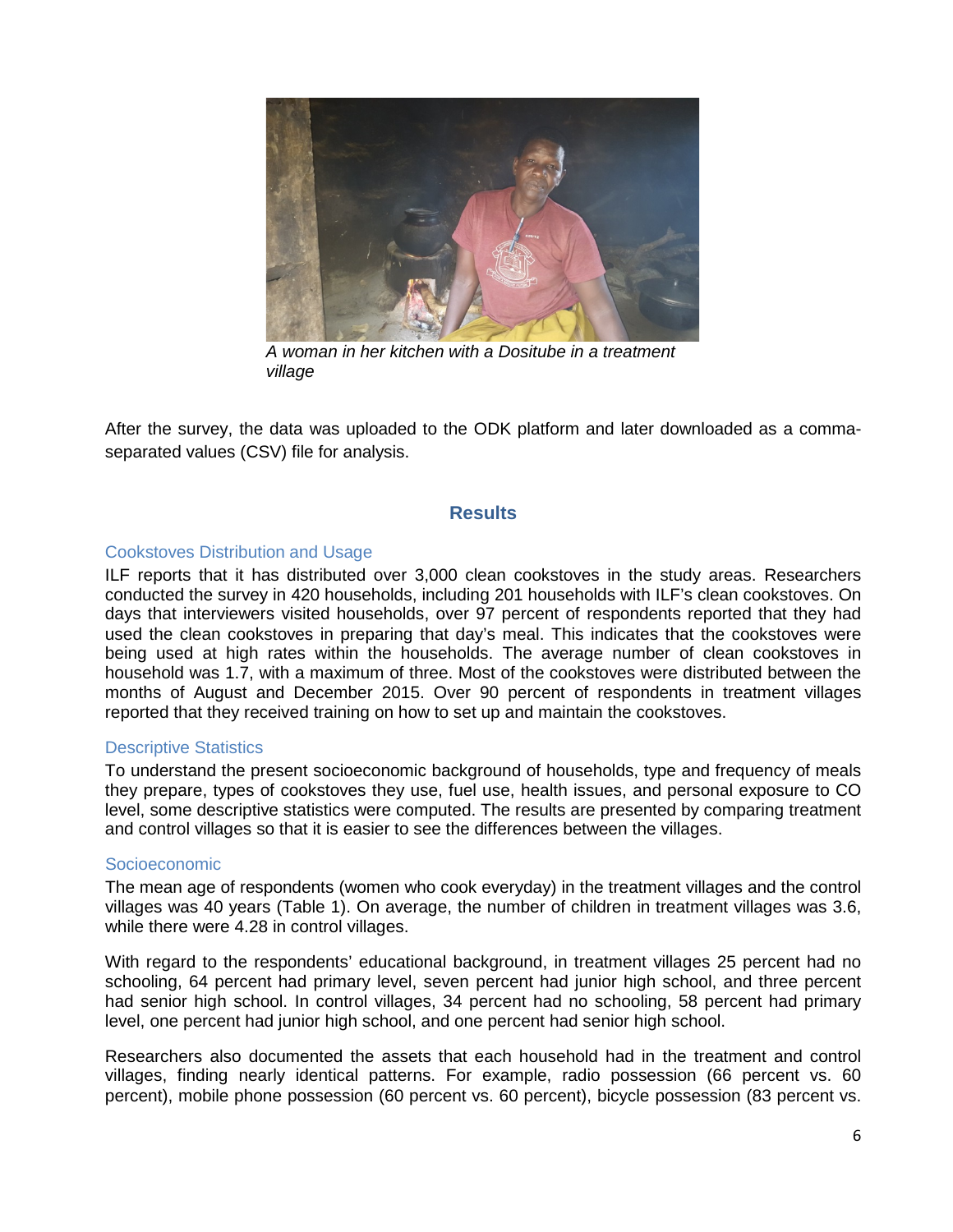83 percent), motorcycle possession (13 percent vs. 13 percent), television possession (2 percent vs. 2 percent), generator possession (1 percent vs 1 percent), and electric torch possession (56 percent vs. 56 percent) were at mostly consistent levels.

Further, researchers documented households' cash income in the last month in both treatment and control villages, although self-reported income is prone to be underreported or exaggerated. On average, households in treatment earned UGX 70,000 in the last month (roughly US\$20) while in control villages, the households earned a slightly lower amount, UGX 67,000 (US\$19) in the last month.

| <b>Variables</b>                   | <b>Treatment villages</b> | <b>Control villages</b> |
|------------------------------------|---------------------------|-------------------------|
| Mean age of women                  | 40                        | 40                      |
| Average number of kids             | 3.6                       | 4.28                    |
| Schooling (in percent)             |                           |                         |
| No school                          | 25                        | 34                      |
| Primary school                     | 64                        | 58                      |
| Junior high school                 |                           |                         |
| Senior high school                 | 3                         |                         |
| Households Assets (in percent)     |                           |                         |
| Radio                              | 66                        | 60                      |
| Mobile Phone                       | 60                        | 60                      |
| <b>Bicycle</b>                     | 83                        | 83                      |
| TV                                 | 2                         | 2                       |
| Generator                          |                           |                         |
| Electric torch                     | 56                        | 56                      |
| Household average cash income last | 70,000                    | 67,000                  |
| month (UGX)                        |                           |                         |

# **Table 1. Values of some socioeconomic indicators in control and treatment villages**

# Stoves/Fireplace Use

Both treatment and control villages had a similar average number of stoves/fireplaces in the households, with an average of 1.8, and as many as 3 in some households. Over sixty percent of households in both treatment and control villages had three stone fireplaces. Over 97 percent of households in treatment and 95 percent households in control had a fireplace outside of the household to boil water and prepare some beverages. The average number of days the cookstoves were used was 6.7 days in treatment and 6.6 days in control in the last seven days.

Researchers also found differences in burn injuries. In treatment households, about two percent of households reported burn injuries from open fires in the last month. But in control households the incidence of burn injuries was higher, about 16 percent. Households with clean cookstoves have fewer incidences of burns, which can be attributed to clean cookstoves, which shows that clean cookstoves are safer to operate.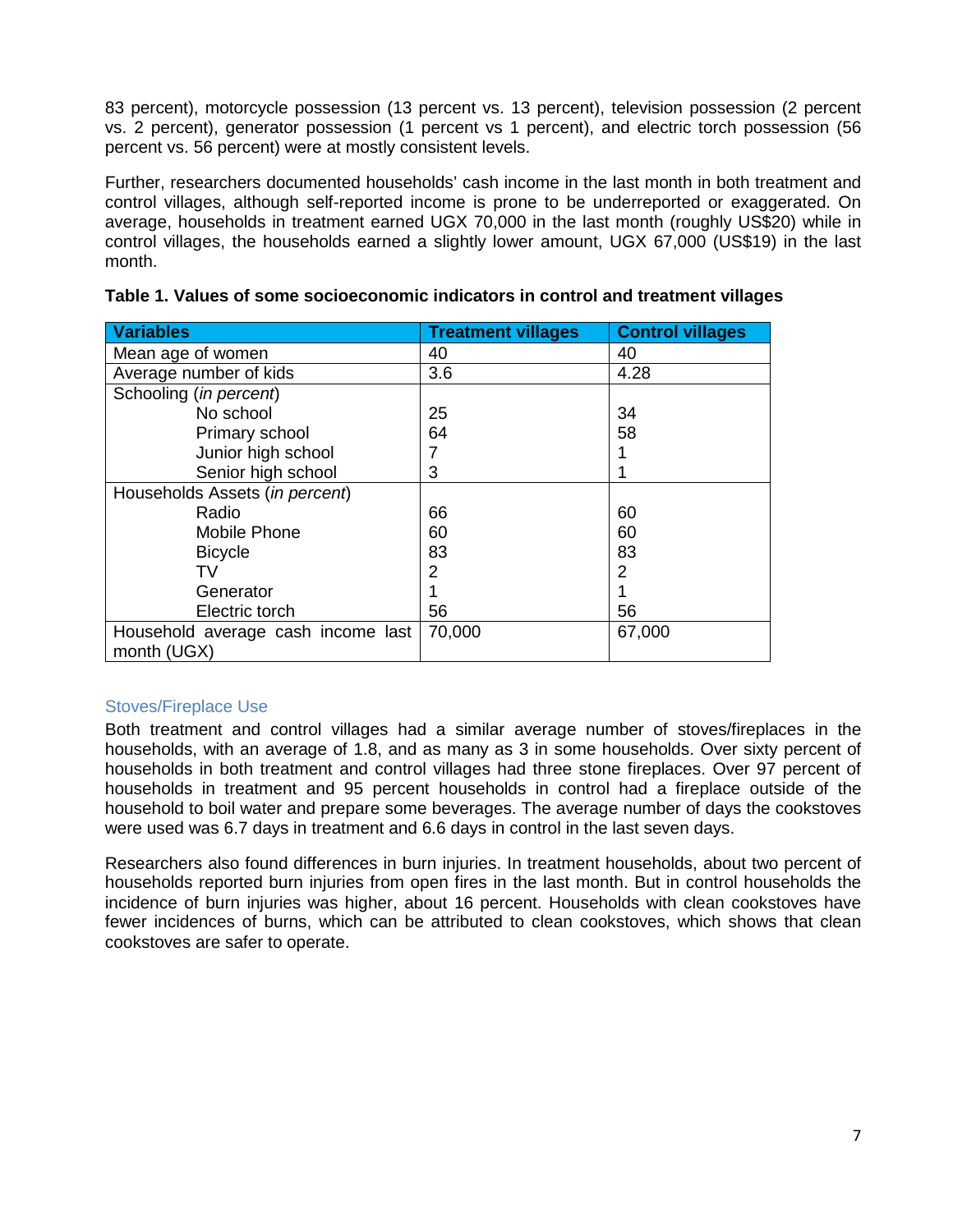

*A typical hut that houses a kitchen in Apac, Uganda*

# Food and Preparation Time

The Apac people have a moderately varied diet. Common foods prepared in Apac are posho, cassava, sweet potatoes, beans, rice, porridge, pigeon pea, meat, fish, and boo (Table 2). Our survey included these food items. We specifically asked how much time it takes, on average, for each food preparation. Aggregating response for cooking time, we obtained the following results in treatment and control villages:

Table 2. Food preparation time

| <b>Food items</b> | <b>Average minutes</b><br>in treatment | <b>Average</b><br>minutes in<br>control |
|-------------------|----------------------------------------|-----------------------------------------|
| Posho             | 25.84                                  | 27.71                                   |
| Cassava           | 49.00                                  | 50.44                                   |
| Sweet potato      | 48.77                                  | 45.06                                   |
| Beans             | 124.93                                 | 134.68                                  |
| Rice              | 26.99                                  | 28.41                                   |
| Porridge          | 19.35                                  | 18.55                                   |
| Pigeon pea        | 137.43                                 | 123.73                                  |
| Meat and fish     | 69.12                                  | 72.96                                   |
| Boo               | 27.07                                  | 25.18                                   |

The results show that households in the treatment villages spent less time cooking most of the food. However, for some foods like sweet potato, pigeon pea, and boo, treatment households needed slightly more time.

# Firewood Collection and Use

Of those who collected firewood on their own from the farm and forest, 120 minutes were spent on average doing so in treatment villages and about 130 minutes in control villages when they went to collect firewood last time. Researchers found that the control villages took slightly longer to collect firewood than the treatment villages. This might be because the control households are still using traditional stoves, which require more firewood than the improved one. On average, the collected wood lasted approximately seven days in treatment and five days in control villages. This indicates that the clean cookstoves are more efficient and consume less firewood so the collected firewood lasted longer in treatment villages.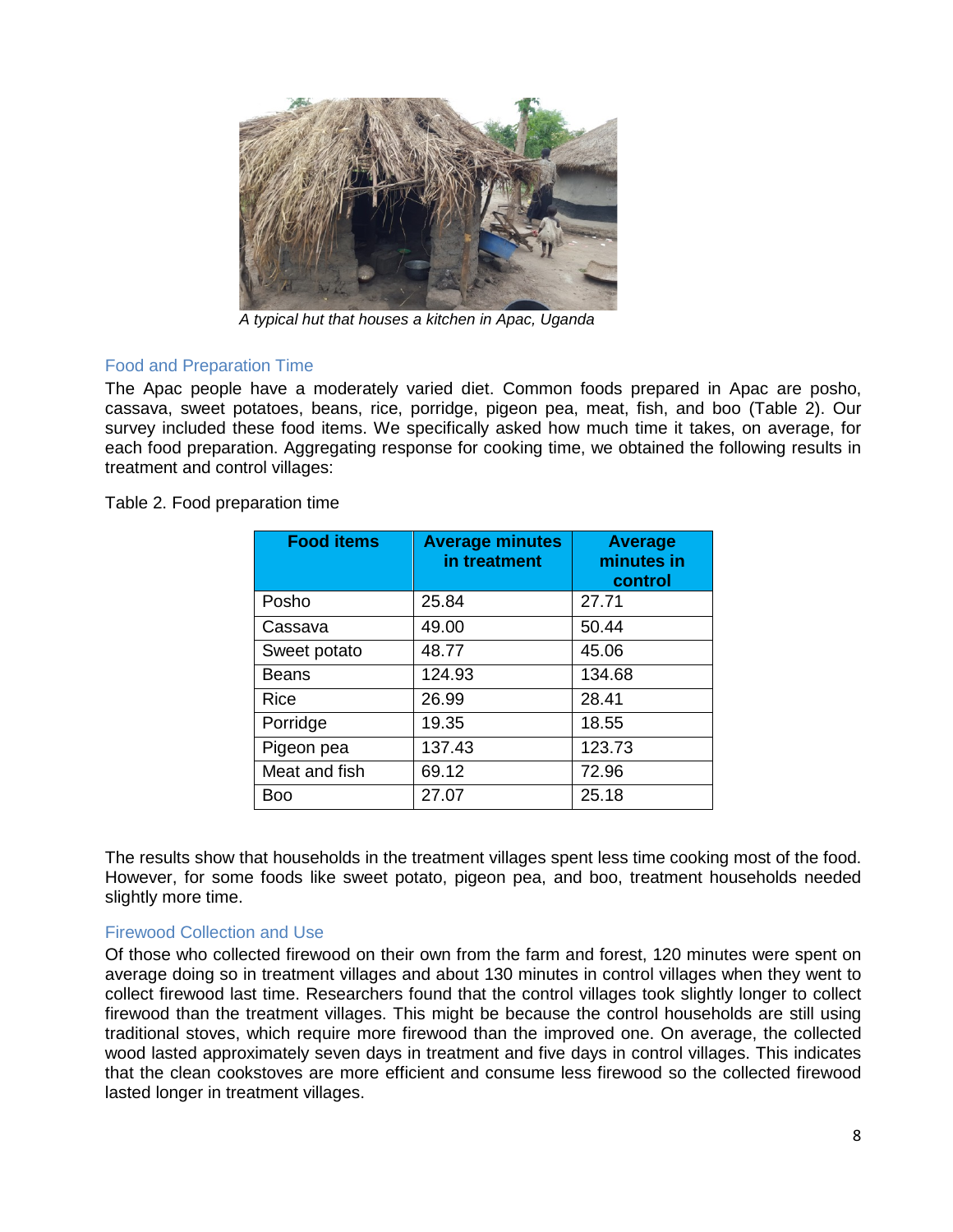# Exposure to CO

Personal exposure to carbon monoxide (CO) is higher than the threshold level in control villages. The World Health Organization (WHO) suggests a 24-hour mean for CO is 7 mg/m3. In treatment villages researchers found the CO level was 6.7 mg/m3, and in control villages it was 13.15 mg/m3. Researchers also found that a higher level of CO concentration was correlated with using traditional stoves/fireplaces for cooking in households. While this is not surprising, this suggests that using traditional fireplaces/stoves increases the level of CO inside the households.

This result is interesting from a programming perspective as researchers were able to document the positive impact of clean cookstoves in reducing CO exposure in the households. This may lead to a reduced number of health issues in the treatment villages.

#### Health Issues

Researchers asked women questions related to smoke-related health issues. Results of various health issues, based on self-reported responses, are presented below.

The respondents reported a number of health concerns related to indoor pollution. In the questionnaire, researchers listed common health issues related to indoor air pollution, such as irritated eyes, headache, cough, sore throat, bad cough, shortness of breath, heavy chest, and bad cough with mucus.

In treatment villages, nearly two-thirds of respondents did not experience irritated eyes even a single day in the week prior to taking the survey; about 33 percent had at least one day of irritated eyes in the week prior to taking the survey. Researchers found different patterns in control villages as about 80 percent had irritated eyes for at least one day, and over 37 percent had irritated eyes for all seven days in the week prior to taking the survey, which is higher than in treatment villages.

Regarding headaches, about 77 percent of respondents in the treatment villages reported that they did not experience headaches in the week prior to taking the survey. That means only about a quarter experienced a headache for at least one day that week. However, in control villages, 76 percent reported that they had a headache at least one day during the week prior to taking the survey, and about 23 percent had a headache for all seven days.

In the treatment villages, about 20 percent of respondents had a cough for at least one day during the week prior to taking the survey and only about three percent reported they had a cough on all seven days. In control villages, researchers found that 50 percent of respondents had a cough for at least one day in the week prior to the survey and about 18 percent had a cough all seven days. This is an interesting finding as we were able to directly to observe that the clean cookstoves were able to reduce exposure to smoke and coughing.

Researchers also asked respondents if they had a sore throat, bad cough, shortness of breath, heavy chest, or bad cough with mucus in the week prior to the survey. In treatment villages, about eight percent had a sore throat, eleven percent had a bad cough, seven percent had shortness of breath, eight percent had a heavy chest, and five percent had a cough with mucus. We found different patterns for these illnesses in control villages as about 24 percent had a sore throat, 17 percent had a bad cough, 28 percent had shortness of breath, 35 percent had a heavy chest, and 15 percent had a cough with mucus. All these indicate that after the introduction of clean cookstoves people are experiencing fewer cases of smoke-related illnesses in treatment villages.

Additionally, researchers asked villagers if they visited doctors or health centers for these types of illnesses. In treatment villages, about 28 percent of respondents mentioned that they visited a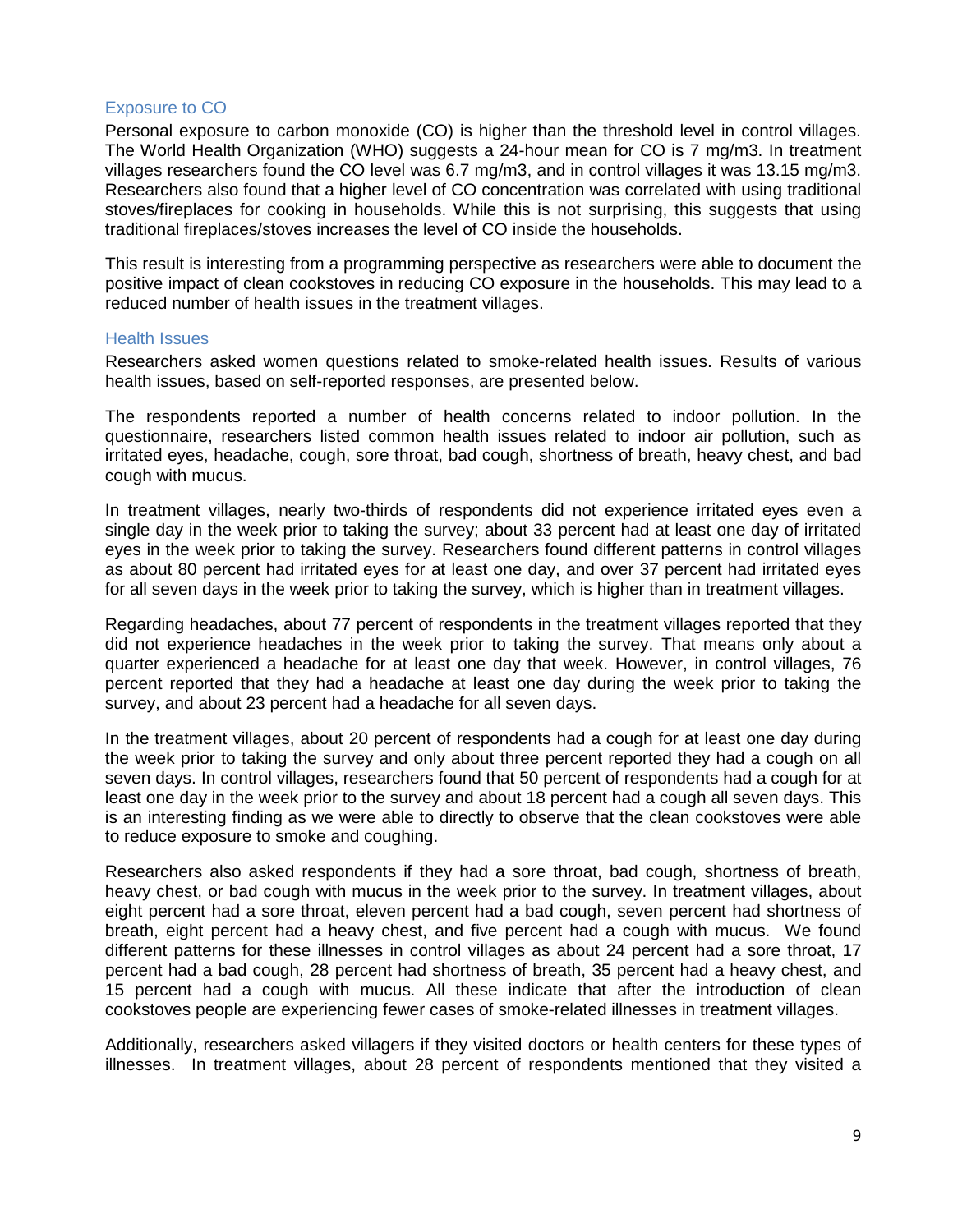doctor at least once in the previous year because of cough, eight percent visited at least once for shortness of breath, about 30 percent for irritated eyes, and about 18 percent for chest pain.

Researchers found different patterns in control villages as about 30 percent of respondents mentioned that they visited a doctor at least once in the previous year because of cough, 12 percent visited at least once for shortness of breath, about 30 percent for irritated eyes, and about 18 percent for chest pain.

It is interesting to note that there are fewer numbers of doctor visits because of smoke-related illness in treatment villages compared to control. While households in the treatment villages received their new cookstoves recently (most of them received in the last six month at the time of survey), researchers anticipate that overall health will be far better in treatment villages if villagers continuously use clean cookstoves for cooking in the future.

# **Impact Estimates**

To estimate the impacts of various indicators in control and treatment villages researchers used a mixed model approach. Mixed models analyze results from repeated design measures in which the outcome is continuous and measured at a fixed period of time. In this study researchers measured various indicators repeatedly. For example, the level of exposure to CO or the time it takes to cook various foods.

Mixed models handle a hierarchy of levels with the repeated, correlated measurement occurring among all of the lower level units for each particular upper level unit. In this study, households are nested within the villages and the villages are nested within the control and treatment groups. Using a mixed model, researchers can estimate the changes within the cluster and between the clusters over a period of time.

The results of the differences between treatment and control villages for various indicators are presented below (Table 3).

The results show that bean cooking time is significantly lower in treatment villages than in control villages. Most of the health-related indicators are better in treatment villages than in control villages as the respondents experienced fewer days of irritated eyes, headache, coughing, sore throat, shortness of breath, heavy chest, and cough with mucus in treatment villages. One of the reasons for having household members with fewer health issues is that the level of indoor Carbon Monoxide (CO) was much lower in the treatment than in the control.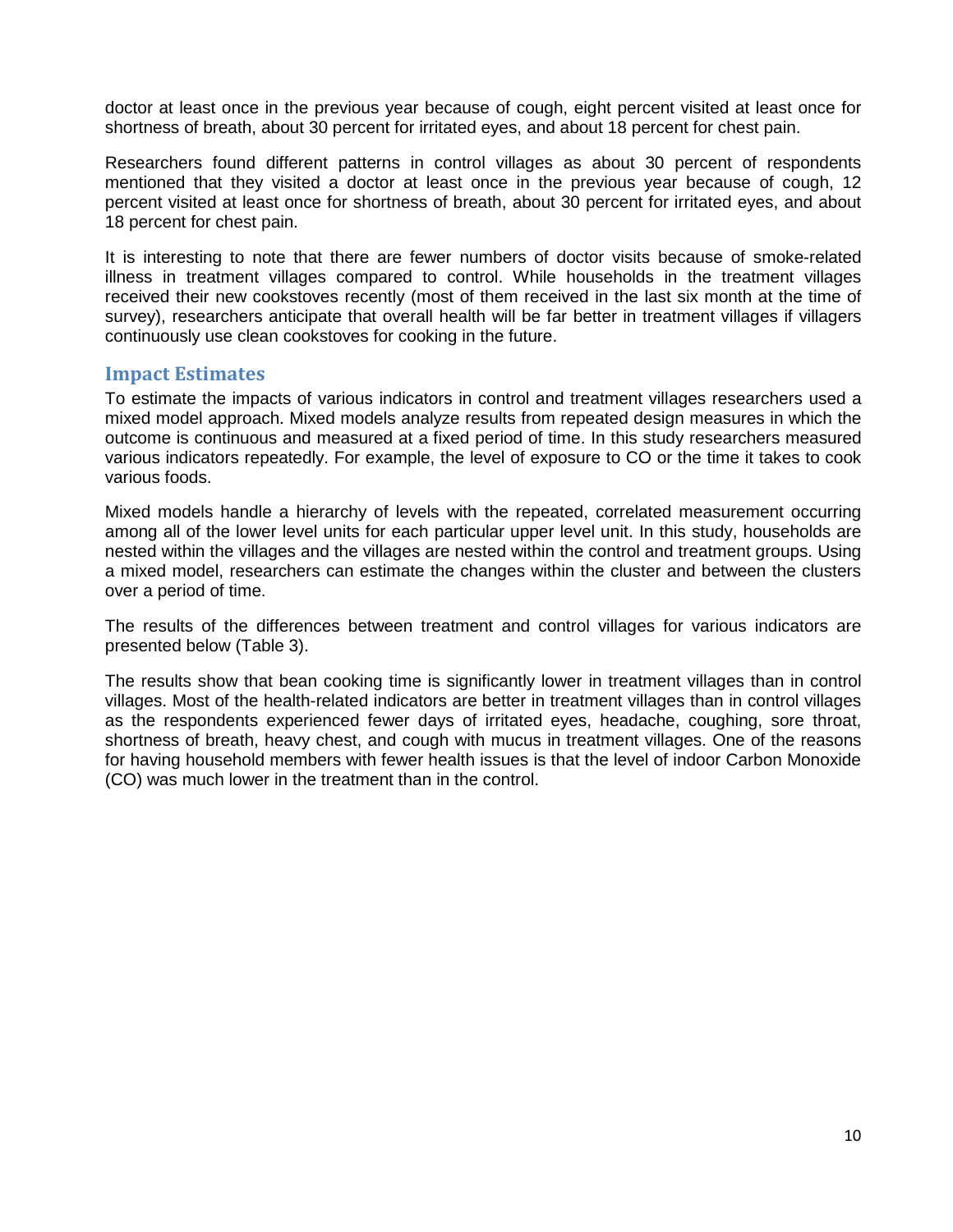| <b>Indicators</b>                        | <b>Coefficient   Std Error</b> |                             |  |  |
|------------------------------------------|--------------------------------|-----------------------------|--|--|
| Time to cook (self-reported, in minutes) |                                |                             |  |  |
| Posho                                    | $-1.20$                        | 3.26                        |  |  |
| Cassava                                  | $-0.63$                        | 3.10                        |  |  |
| Sweet potatoes                           | 0.53                           | 2.91                        |  |  |
| <b>Beans</b>                             | 32.04***                       | 8.24                        |  |  |
| Rice                                     | $-0.66$                        | 2.06                        |  |  |
| Porridge                                 | 0.57                           | 1.60                        |  |  |
| Pigeon pea                               | 10.79                          | 11.79                       |  |  |
| Meat/fish                                | 1.63                           | 5.92                        |  |  |
| Boo                                      | 0.29                           | 3.02                        |  |  |
| Time to collect firewood                 | 0.77                           | 3.26                        |  |  |
| Number of days firewood                  | 0.618                          | 1.44                        |  |  |
| lasted                                   |                                |                             |  |  |
| Self-reported health issues (women)      |                                |                             |  |  |
| Days irritated eyes                      | $2.82***$                      | 0.24                        |  |  |
| Headache                                 | $2.36***$                      | 0.22                        |  |  |
| Days coughing                            | $1.16*$                        | 0.50                        |  |  |
| Sore throat                              | $0.15***$                      | 0.03                        |  |  |
| Bad cough                                | 0.04                           | 0.03                        |  |  |
| Short breathing                          | $0.21***$                      | 0.37                        |  |  |
| Heavy chest                              | $0.28*$                        | 0.03                        |  |  |
| Cough with mucus                         | $0.10**$                       | 0.03                        |  |  |
| CO level                                 | $6.80***$<br>مقدمقد            | 1.58<br>$\sim$ $ +$ $+$ $+$ |  |  |

# Table 3. Mixed model results

\* *p*<0.1; \*\* *p*<0.05; \*\*\* *p*<0.01

# **Conclusion and Recommendations**

Overall, researchers found many positive impacts, which were a result of the introduction of clean cookstoves in the villages. Women benefit most from these cookstoves as they enable them to spend less time collecting firewood and cooking food. Indoor air pollution levels are also improved, which is positively translated into fewer health issues.

There was a greater use of new stoves for cooking. This indicates that there is high uptake, which is not common elsewhere. The descriptive statistics show that households spent slightly less time collecting firewood in treatment villages than that in control ones, demonstrating that there was a reduction in the amount of firewood used. The women save some time that can be used for other household activities. There were fewer cases of burn injuries in treatment villages compared to control. Using clean cookstoves, respondents reported that it took less time to cook several foods. Compared to control villages, treatment households also had a lower number of smoke-related health issues which led to fewer doctors' visits and saving money for doctors' fees and medicine. Also, households experienced a reduced level of indoor CO in treatment villages compared to control. Further, the mixed model also confirmed these improvements in the households.

All of these results are promising. However, one challenge for maintaining these results is that villagers may discontinue using clean cookstoves over time. It is important to monitor and address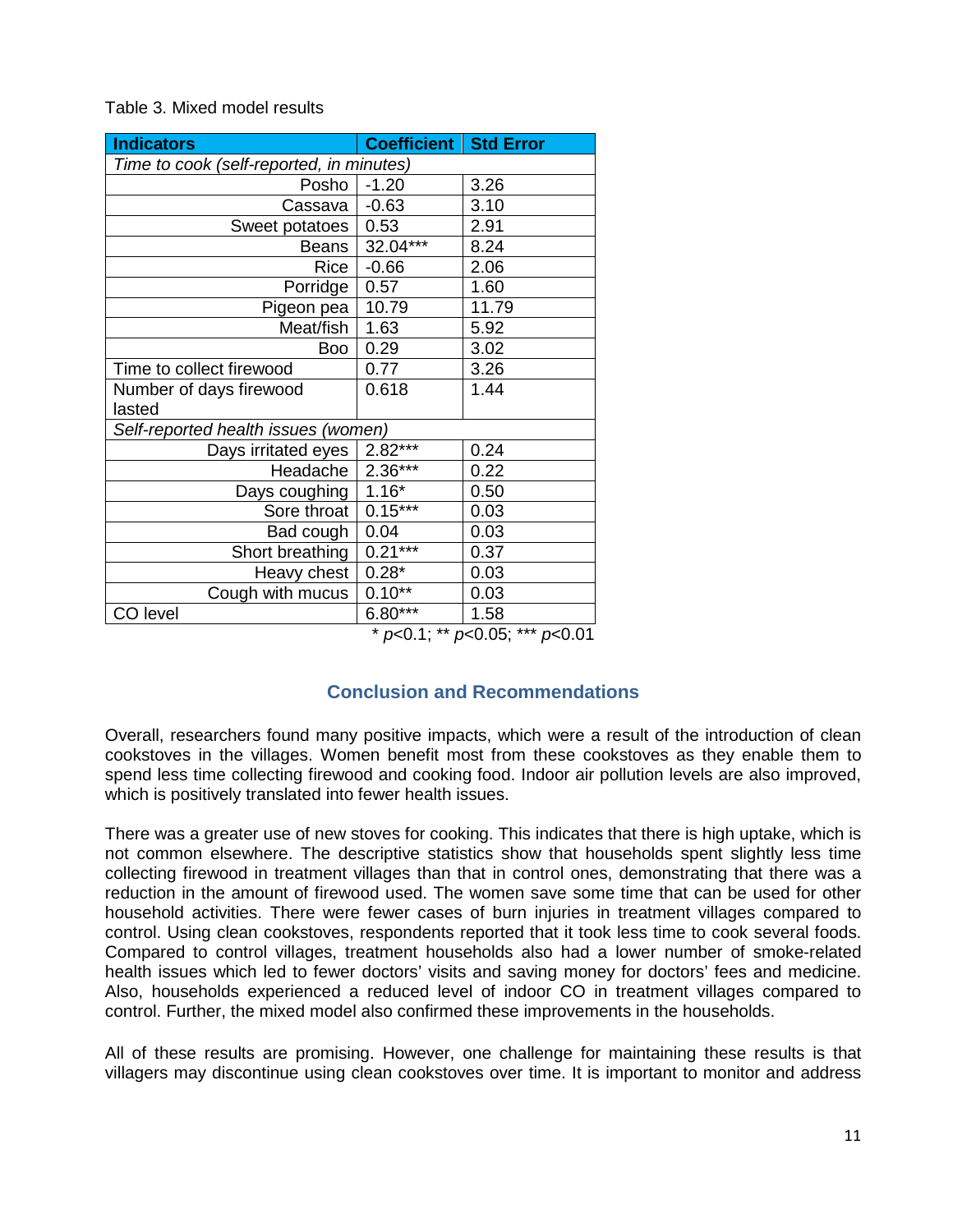any issues with the stoves, such as malfunction. In addition, it is also important to encourage villagers to use the stoves continuously by making visits to the households.

Large households may continue to use traditional stoves if they are only provided with a single improved cookstove, as having access to only one stove might slow the cooking process. Large households should be provided with multiple cookstoves.

Sustainability is a significant concern as the villagers are likely to revert to using traditional stoves if their clean cookstoves break and they are unable to fix them. Providing training on how to perform basic maintenance could also help to keep the stoves functioning and keep villagers using the clean cookstoves.

The distribution of stoves has just been completed in some villages at the time of the midline survey. It will be important to know how those people use the clean stoves in the coming days. The endline survey, scheduled for early 2017, may capture the long-term impact of clean cookstoves.